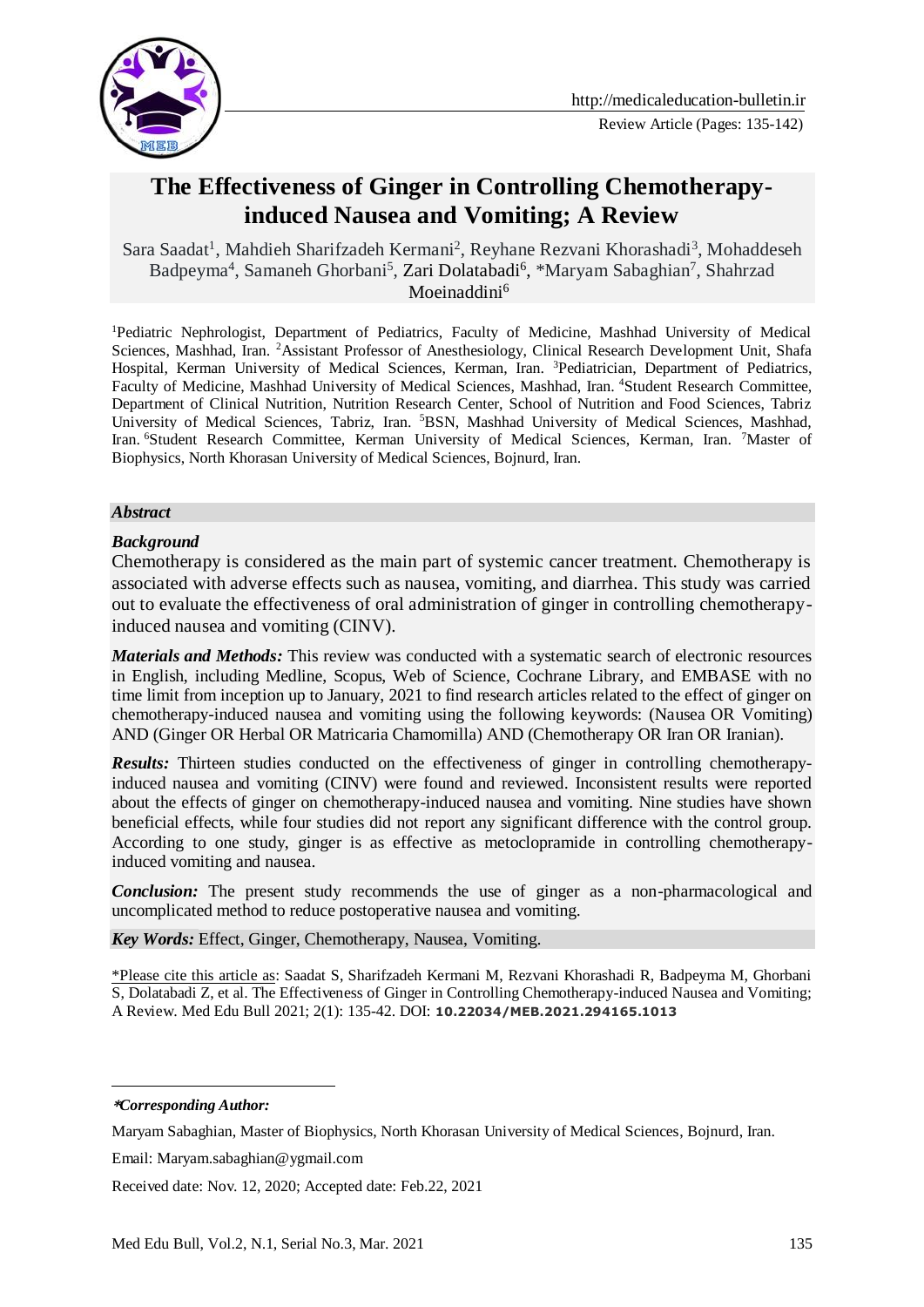# **1- INTRODUCTION**

 Cancer, in the literal sense, is a disease of uncontrolled cell division and, if exacerbated, can invade local tissues and lead to systemic metastasis (1). According to the latest statistics reported from the American Cancer Society (ACS), about one in eight women in North America (about 13%) will develop invasive breast cancer at some point during her life (2). Surgery, radiotherapy and chemotherapy are among the primary methods of cancer treatment, with chemotherapy being one of the most effective (1).

The use of this treatment method for cancer is gaining popularity. However, the effective use of this treatment is limited due to its toxic side effects, the most common of which are nausea and vomiting, diarrhea, mucositis, and bone marrow depression (3). Chemotherapyinduced nausea and vomiting (CINV) is among the major concerns of cancer patients, with a prevalence of about 54- 96% (4). Degrees of nausea and vomiting vary. The two conditions have a significant impact on patients' quality of life and are associated with serious metabolic problems such as hyponatremia, hypokalemia, and metabolic acidosis. Furthermore, malnutrition caused by nausea and vomiting reduces the patients' resistance to infection and ultimately leads to weight loss (5).

Acute nausea or vomiting may begin in the acute phase (in the first 24 hours after chemotherapy), and have a major impact on the patients' professional and personal lives. Not only is there little improvement from the widespread use of antiemetic chemicals such as serotonin receptor antagonists (5-HTS), and Neurokinin 1 (NK1) receptor antagonists, but it is also associated with unpleasant side effects such as extrapyramidal side effects (EPS), hypotension, headache, and so on. Hence, the tendency to use herbal medicines with fewer side effects has increased (6).

Several clinical trials have been performed in Iran on the effect of the ginger plant on chemotherapy-induced nausea and vomiting (CINV) (7, 8). However, articles in Persian have not been included in any of the published review articles (8-11), and it is necessary to carry out a comprehensive review including all studies in this field on the effect of ginger on chemotherapyinduced nausea. Therefore, this study was carried out with the aim of investigating the effect of ginger in controlling chemotherapy-induced nausea and vomiting.

# **2- MATERIALS AND METHODS**

# **2-1. Method**

 A systemic search of English electronic resources such as Medline (via PubMed), Scopus, ISI Web of Science, Cochrane Library, Scopus, EMBASE, and Google Scholar up to January 1, 2021 were carried out by two researchers to conduct this review study. The following keywords were used to find research articles related to ginger on chemotherapy-induced nausea and vomiting:

(Nausea OR Vomiting) AND (Ginger OR Herbal OR Matricaria Chamomilla) AND (Chemotherapy OR Iran OR Iranian). Persian databases such as SID, CIVILICA, and Magiran were also searched with the same keywords in Persian on ginger and chemotherapy-induced nausea and vomiting, as well as references to articles included in the study to find more articles.

# **2-2. Inclusion criteria**

All clinical trial studies that examined the effect of herbal medicines on chemotherapy-induced nausea and vomiting were included in the study.

# **2-3. Measured consequences**

In the included studies, the effects of oral ginger on chemotherapy-induced nausea and vomiting were evaluated.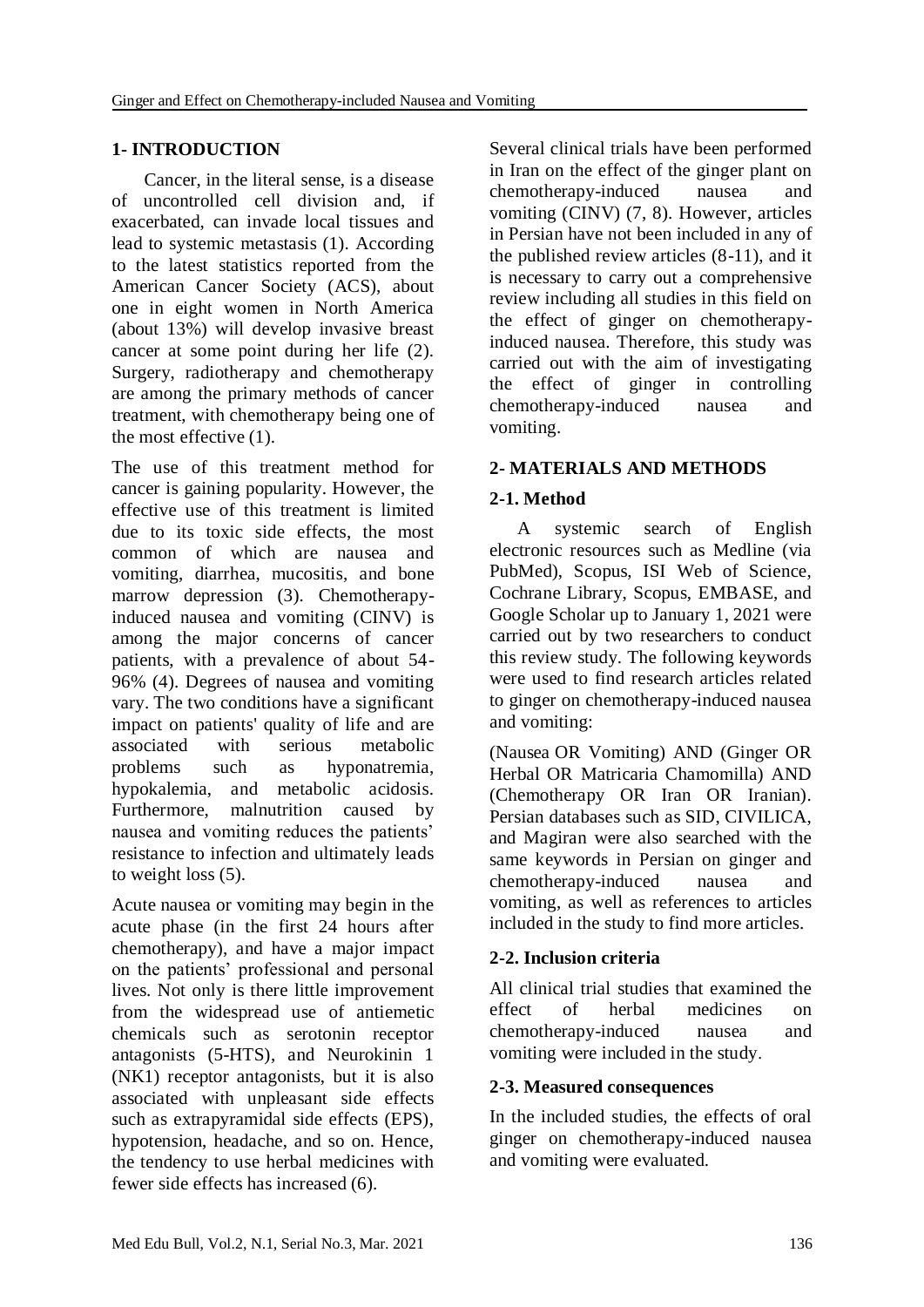# **3- RESULTS**

 According to the results, 13 studies carried out by January 1, 2021 involved the effectiveness of ginger in controlling chemotherapy-induced nausea and vomiting.

#### **3-1. Dose-dependent effects of ginger on CINV**

One study investigated the dose-dependent effects of ginger on chemotherapy-induced vomiting nausea. According to their results, ginger has no alleviating effect on chemotherapy-induced vomiting nausea (12). Julie et al. (2012) carried out a study titled "Ginger reduces acute chemotherapy-induced nausea" on 744 patients. Of these, 576 were divided into four groups: 1) control group, 2) patients who received 0.5 mg ginger, 3) patients who received 1 mg of ginger, and 4) patients who received 1.5 mg of ginger for two cycles of chemotherapy. All patients received anti-nausea 5-HT3 receptor antagonist once daily. The results showed that all doses of ginger reduced the severity of acute nausea compared to the control group (p=0.003). The largest decrease in nausea was seen in those receiving 0.5 ( $p=0.017$ ), and 1 g ( $p=0.036$ ) of ginger (12).

#### **3-2. The effectiveness of ginger on cyclophosphamide-based CINV**

Only one study involved a comparison of the effects of ginger with conventional medications for nausea and vomiting. In their study, Sontakke et al. randomly assigned patients to three groups of receiving ginger, metoclopramide, and ondansetron in the first cycle of chemotherapy. Complete control of nausea was achieved for 62% in the ginger group, 58% in the metoclopramide group, and 86% in the ondansetron group ( $p \le 0.01$ ). According to the results, ginger is as effective as metoclopramide in controlling vomiting; but of these three medications, ondansetron has the highest anti-nausea effect. No side effects were observed for ginger  $(13)$ .

#### **3-3. The effectiveness of ginger on Carboplatin and Paclitaxel-based CINV**

In 2019, Uthaipaisanwong et al., in their study titled "the effect of ginger as a standard prophylaxis on carboplatin and paclitaxel-induced nausea and vomiting", divided 47 patients into two groups; one receiving ginger and the other placebo twice daily. The mean score for nausea decreased in the ginger group compared to the control group ( $p = 0.03$ ). There was no significant difference in the acute and delayed phase between the two groups. Also, no serious side effects were observed in the ginger group ( $p > 0.05$ ) (14).

#### **3-4. Effectiveness of ginger on doxorubicin-based CINV**

In Ansari et al.'s study, carried out a study on intervention group receiving 500 g of ginger powder twice daily for three days, and the control group receiving placebo. In general, the severity of nausea in the ginger group  $[1.4 \ (+1.041)]$  was lower than  $[0.71 (+ 0.86)]$  in the control group (15).

### **3-5. The effect of ginger on cisplatinbased CINV**

Fahimi et al. carried out a study on the intervention group that received ginger capsules in addition to standard antinausea and control group that received placebo in addition to standard antinausea, and found no difference in prevalence, severity, and duration of acute and delayed nausea and vomiting in the two groups (16). In the study by Eghdam-Zamiri et al., the intervention group received 500 mg ginger tablets twice daily for ten days after chemotherapy (with cisplatin) and one week before mastectomy. The severity of nausea  $(p=0.004)$  and of vomiting  $(p=0.004)$  in the ginger group were significantly lower than the placebo (17).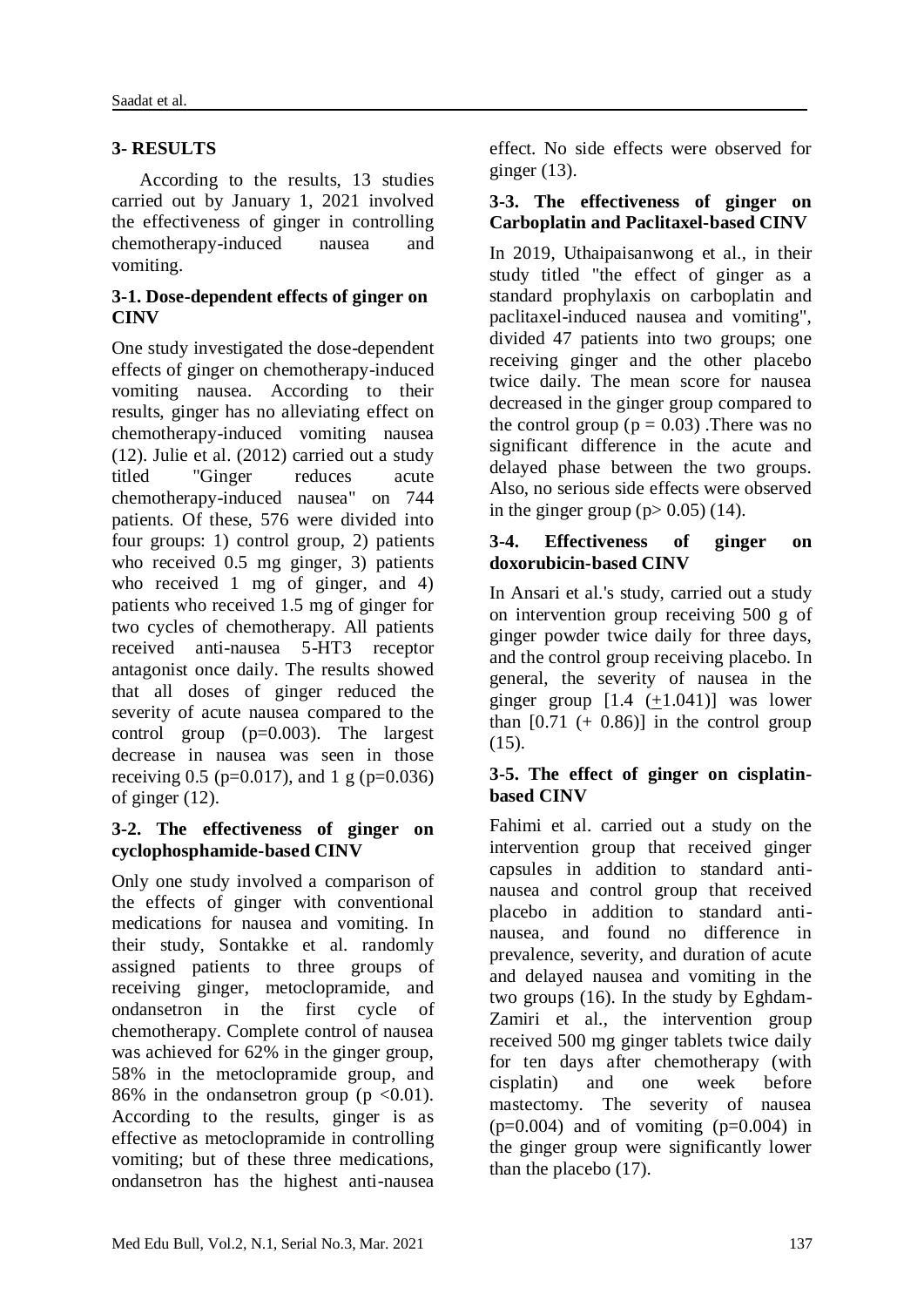#### **3-6. The effect of ginger on nausea and vomiting in cancer patients treated with Docetaxel, Epirubicin and Cyclophosphamide**

Panahi et al. carried out a study to evaluate the effect of ginger on acute and delayed chemotherapy-induced nausea and vomiting in 100 breast cancer patients receiving standard doses of chemotherapy, including docetaxil, epirobicin, and cyclophosphamide. Patients were divided into two intervention groups: patients receiving 0.5 g ginger every eight hours for four days from the start of chemotherapy in addition to the antinausea regimen (granisetron and dexamethasone); and the control group receiving solely the anti-nausea regimen. No significant effect was observed from ginger on the severity of nausea and vomiting in other courses of chemotherapy (p>0.05). The effects of ginger and placebo on nausea and vomiting after chemotherapy were similar (18).

# **3-7. Ginger in the treatment of CINV**

Ebrahimi et al. carried out a study on an intervention group receiving 250 mg of ginger capsules every six hours from three days before chemotherapy to three days after. The same regimen was applied to the control group with placebo. The severity and frequency of nausea in the predicted phase were significantly lower in the ginger group compared to the placebo  $(p=0.008, p=0.0007, respectively)$ . Also, the severity  $(p=0.001)$ , and frequency of  $(p=0.001)$  of nausea in the acute phase were significantly lower in the ginger group than the placebo. Ginger capsules did not produce any side effects (19).

In a study by Ghanbari et al., patients were divided based on the randomized quadruple block method into two groups; in the first cycle, the two groups received one of the anti-emetic diets (diet A: routine and one gram of ginger or diet B: routine and one gram of placebo). In the second cycle after 28 days, the groups received another diet (A or B) together with chemotherapy drugs. The score and severity of nausea were assessed using the VAS instrument 5 times in 24 hours, in 1, 2, 3, 4 hours and after the second dose of treatment regimens and at the end of 24 hours after the onset of chemotherapy. According to the results, in all hours of the study, no statistically significant difference was observed in the frequency of nausea and vomiting between the two treatment regimens. However, there was a significant decrease in the severity and score of nausea in the ginger diet compared to placebo, and independent t-test and Mann– Whitney U test also showed a statistically significant difference in the nausea score at the third hour and the end of 24 hours  $(p=0.06, p=0.01)$  (20).

In 2016, Sanaati et al. carried out a study titled "the effect of ginger and chamomile on chemotherapy-induced nausea and vomiting in Iranian women with breast cancer" on 65 patients divided into three groups. The ginger group received 500 mg herbal capsules of ginger root powder plus anti-nausea regimen containing dexamethasone, metoclopramide, and aprepitant twice daily for five days before and five days after chemotherapy. The chamomile group received 500 mg capsules of chamomile extract twice a day along with the anti-nausea regimen. The routine group received solely an antinausea regimen. The ginger and chamomile groups showed a significantly reduced frequency of vomiting, but there was no significant difference between the two groups (p= 0.238). Unlike chamomile, ginger significantly reduced the frequency of nausea ( $p < 0.001$ ) (8).

Zick et al. (2009) carried out a study titled "Phase 2 of Ginger Capsule Intervention in the Treatment of Chemotherapy-induced Nausea and Vomiting" on 162 cancer patients with chemotherapy-induced nausea and vomiting. All patients received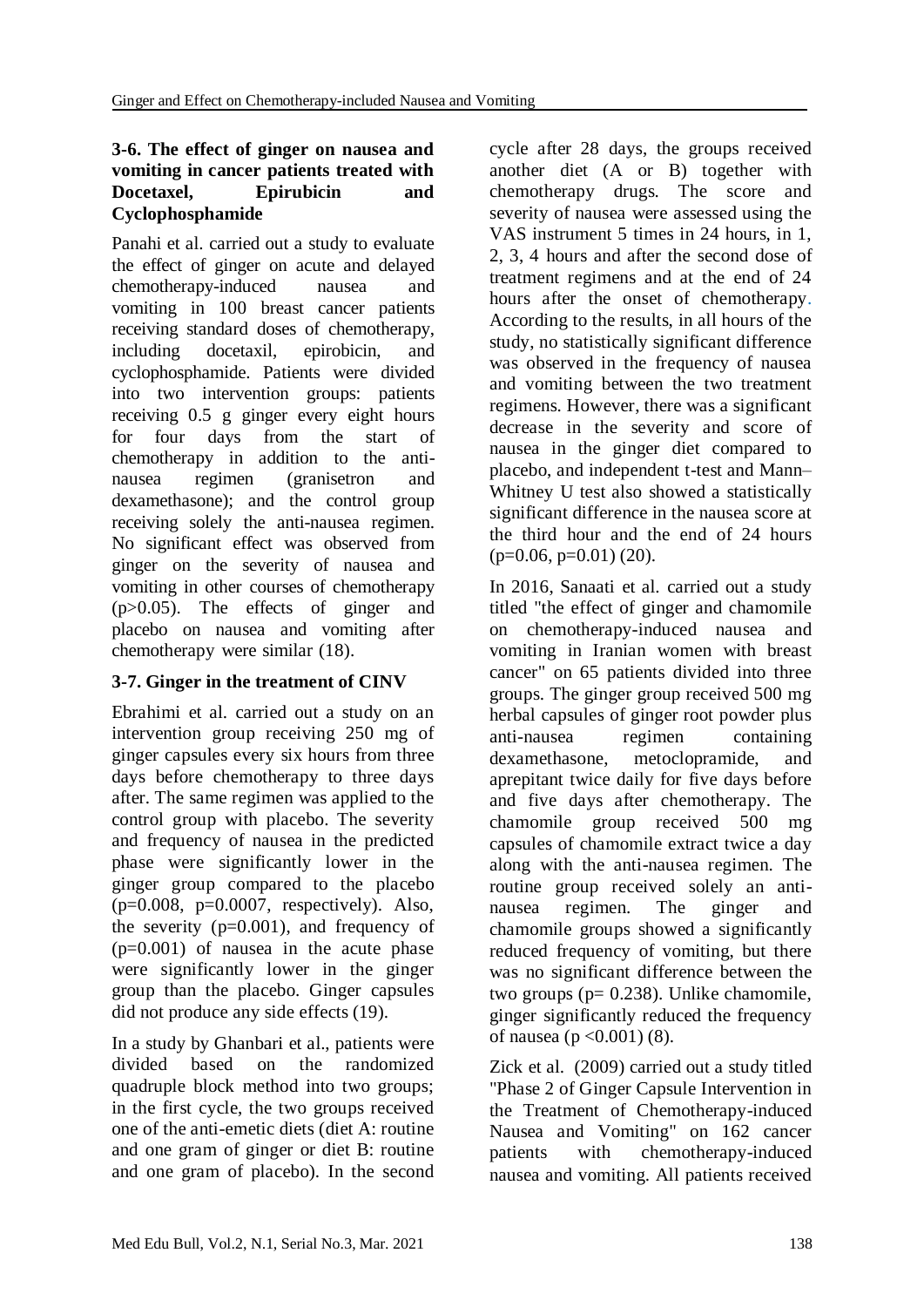5-HT3 receptor antagonist and aprepitant. The intervention group received one and two grams of ginger daily for up to three days and the control group received placebo. There was no significant difference in the prevalence of chemotherapy-induced nausea and vomiting between the groups  $(p= 0.07)$ (21). In their study, Li et al. divided patients into two groups. In the ginger group, 0.5 g capsules of ginger root powder were used twice a day for five days from the start of chemotherapy. According to the results, no significant difference was observed between the two groups in the incidence and severity of nausea and vomiting  $(p>0.05)$  (22).

Parsa et al. investigated a group of patients receiving 250 mg ginger capsules four times a day at intervals of six hours (one gram per day for six days) as well as samples of the control group receiving placebo capsules from three days before chemotherapy to three days after. According to the results, a significant difference was observed between the intervention and placebo groups in terms of the severity of nausea resulting from chemotherapy drugs and the duration of the disease, respectively ( $p= 0.01$ ,  $p=0.06$ ). Also, the frequency of vomiting in acute cases was significantly lower in the ginger group  $(2.7+ 1.2)$  compared to placebo  $(3.7 + 2.5)$  (p = 0.04). Moreover, the use of ginger capsules wasn't associated with any side effects compared to placebo  $(p= 0.06)$ (23).

# **4- DISCUSSION**

 The present study is one of the first on clinical trial studies to evaluate the effectiveness of ginger on chemotherapyinduced nausea and vomiting. Contradictory findings on the effects of ginger on chemotherapy-induced nausea and vomiting were reported. According to the results, ginger is as effective as metoclopramide in controlling vomiting,

but the anti-nausea effect of ondansetron is higher than that of ginger metoclopramide (8). Unlike chamomile, ginger significantly reduces the frequency of nausea (8). Ginger is considered as one of the effective herbal medicines for the treatment of nausea and vomiting and does not cause any special side effects, and is used in Germany in the preparation of antinausea medicines. The major pharmacological activity of ginger (scientific name: Zingiber officinale Rosc. from the family Zingiberaceae) is related to its active ingredients, including gingerol and shogaols. These compounds have antiemetic, antipyretic, antitussive, antiinflammatory, and anti-cancer effects and are associated with reduced prostaglandins and digestive disorders (7).

The anti-nausea efficacy of ginger in cisplatin-induced nausea in dogs and mice has also been confirmed along with human studies. Acetone and 50% ethanolic extract in doses of 25, 50, 100, and 200 mg by weight, unlike aqueous ginger extract in similar doses, have been effective in reducing nausea induced by cisplatin. Acetone extract has been more effective than ethanolic extract. However, both have been less effective compared to the granisetron 5-HT3 receptor antagonist granisetron. None of the ginger extract doses have been effective in reducing nausea induced by apomorphine (24).

Sharma et al. investigated the effect of acetone extract and 50% ethanolic ginger at doses of 100, 200, and 500 mg and blue ginger extract at doses of two and four mg based on weight in mice. According to the results, all three models of ginger extract significantly reduced the effect of cisplatin-induced nausea. (25).

### **4-1. Mechanism of the possible effect of ginger**

Ginger products have an anti-emetic effect through several mechanisms. For example, gingerol and shogaols reduce gastric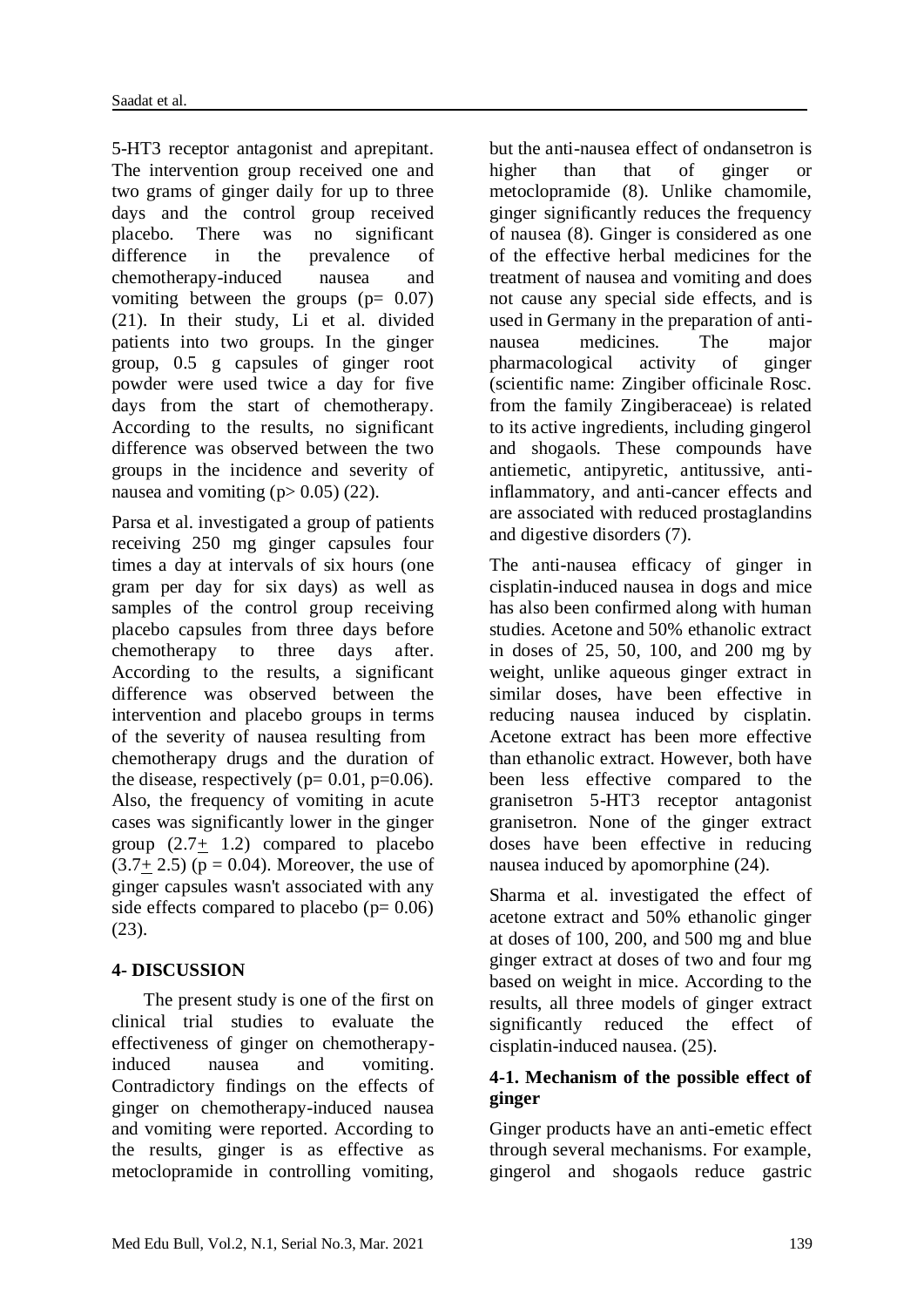contractions, but increase gastrointestinal activity. Also, these compounds have an anti-serotonin effect and are effective against free radicals (7). A study was conducted on the possible mechanism of ginger in inhibiting cisplatin-induced vomiting and nausea in mice and minks.

According to the findings of this study, ginger significantly reduced the Hydroxytryptamine and 5- Hydroxytryptamine type 3 receptors, Tryptophan hydroxylase, Substance P Neurokinin-1 receptor Preprotachykinin, dopamine, dopamine D2 receptor, and tyrosine hydroxylase damage, and increases the receptors serotonin transporter, Neutral endopeptidase, and dopamine transporter. Ginger reduces cisplatin-induced nausea by regulating the central and peripheral systems 5- Hydroxytryptamine, Substance P system, and dopamine system (26).

The observed differences between the results of the studies may be related to the differences between the types of extracts (acetone, ethanolic, and fruit juices) used. In one study, all three types of ginger extract had a significant effect on reducing cisplatin-induced nausea. However, acetone extract and fruit juice were reported to be more effective in reducing nausea than 50% ethanolic extract of ginger (25). Another study reported that acetone extract was more effective than ethanolic (24).

# **4-2. Study Limitations**

The heterogeneity of the articles is one of the main drawbacks of this study, which can be related to the different doses of ginger, the small amount of available samples, the non-specificity of the type of cancer, or the hours of receiving ginger. Some of the reviewed studies in this systematic review had a low methodological quality. These shortcomings include the lack of or inadequate reporting of random allocation sequences, the lack of or inadequate reporting of blinding, and the lack of intention to treat analysis. It is therefore recommended that further research be conducted and reported based on the consortium. Other limitations of this study are the small number of studies and their low sample size, which indicates the need for more studies with a larger sample size in this field.

# **5- CONCLUSION**

 Ginger can reduce the frequency of nausea and vomiting as well as the severity of nausea in patients undergoing chemotherapy. It can, therefore, be stated that ginger is a simple and safe herbal medicine for use as a supplement to antiemetic drugs in patients undergoing chemotherapy. Given that various studies have reported contradictory results in relation to the use of ginger, it is recommended to carry out further research with higher doses and longer study duration.

# **6- AUTHORS' CONTRIBUTIONS**

Study conception or design: SS, MS, and SM; Data analyzing and draft manuscript preparation: MS, RR, MS, and SG, Critical revision of the paper: ZD, MS, MB, and SS, Supervision of the research: SS and MS; Final approval of the version to be published: SS, MS, MS, RR, MB, SG, ZD, and SM.

# **7- CONFLICT OF INTEREST**

The authors declare no competing interests.

# **8- REFERENCES**

1. Khalili Z, Khatiban M, Faradmal J, Abbasi M, Zeraati F, Khazaei A. Effect of Cardamom Aromas on the Chemotherapy-Induced Nausea And Vomiting In Cancer Patients. Scientific Journal of Hamadan Nursing & Midwifery Faculty. 2014;22(3):64- 73.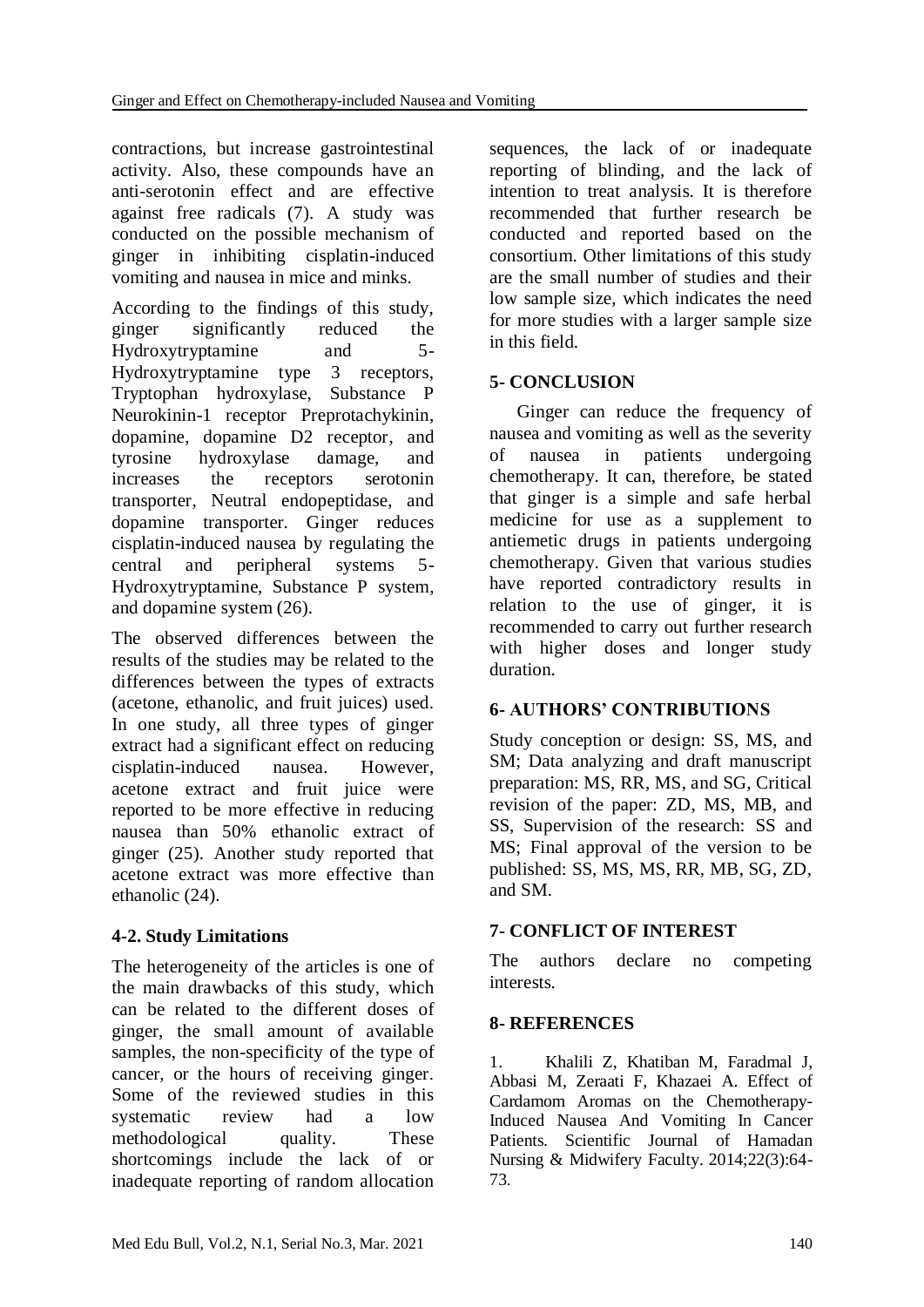2. Graneheim Uh, Lundman B. Qualitative Content Analysis In Nursing Research: Concepts, Procedures And Measures To Achieve Trustworthiness. Nurse Education Today. 2004;24(2):105-12.

3. Bakhshi M, Memarian R, Azad Fallah P. The Effect Of Progressive Muscle Relaxation On The Dosage Of Antiemetic Drugs In Cancer Patients Undergoing Chemotherapy. The Horizon Of Medical Sciences. 2009;15(3):5-12.

4. Montazeri A, Ghanbari A, Niknami M, Atrkarruoshan Z, Sobhani A, Hasavari F, Et Al. The Affect Of Ginger On The Severity Of Nausea And Vomiting Induced By Chemotherapy In Cancer\'Patient Referred To Razi Hospital In Rasht .ournal Of Holistic Nursing And Midwifery. 2008;18(2):38-43.

5. Sadeghi SM, Ebadi A, Sirati NM, Azadian M. Effect of Ice Massage on Nausea<br>and Vomiting in Patients Under Vomiting in Patients Under Chemotherapy. 201[2](https://www.sid.ir/en/Journal/JournalList.aspx?ID=3996) Journal of [Birjand](https://www.sid.ir/en/Journal/JournalList.aspx?ID=3996) [University](https://www.sid.ir/en/Journal/JournalList.aspx?ID=3996) of Medical Sciences, [2012;](https://www.sid.ir/en/Journal/JournalListPaper.aspx?ID=119821) 19 [\(50\):](https://www.sid.ir/en/Journal/JournalListPaper.aspx?ID=119821)1-11.

6. Najafi S. Ginger Effects on Control of Chemotherapy Induced Nausea And Vomiting. Iranian Quarterly Journal Of Breast Diseases. 2014;7(1):7-14.

7. Ghanbari A, Montazeri A, Niknami M, Atrkarroshan Z, Sobhani A ,Najafi B. Effect of Adding Ginger to Routine Treatment on the Intensity of Chemotherapy-Induced Nausea and Vomiting in Cancer Patients Who Referred to Razi Hospital, Rasht. Journal of Ardabil University of Medical Sciences. 2010;10(4):352-61.

8. Sanaati F, Najafi S, Kashaninia Z, Sadeghi M. Effect of Ginger And Chamomile on Nausea And Vomiting Caused By Chemotherapy in Iranian Women with Breast Cancer. Asian Pacific Journal Of Cancer Prevention. 2016;17(8):4125-9.

9. Lee J, Oh H. Ginger as an antiemetic modality for chemotherapy-induced nausea and vomiting: a systematic review and metaanalysis. Oncol Nurs Forum. 2013 Mar;40(2):163-70. doi: 10.1188/13.ONF.163- 170. PMID: 23448741.

10. Marx Wm, Teleni L, Mccarthy Al, Vitetta L, Mckavanagh D, Thomson D, Et Al . Ginger (Zingiber Officinale) And<br>Chemotherapy-Induced Nausea And Chemotherapy-Induced Nausea And Vomiting: A Systematic Literature Review. Nutrition Reviews. 2013;71(4):245-54.

11. Habibeh B, Naser J, Shirin Nnt, Fatemeh Bs. The Role Of Herbal Medicine In The Side Effects Of Chemotherapy. Revista Latinoamericana De Hipertensión. 2020;15(1):64-70.

12. Ryan JL, Heckler CE, Roscoe JA, Dakhil SR, Kirshner J, Flynn PJ, Et AL. Ginger (Zingiber Officinale) Reduces Acute Chemotherapy-Induced Nausea: A Urcc Ccop Study of 576 Patients. Supportive Care In Cancer. 2012;20(7):1479-89.

13. Sontakke S, Thawani V, Naik M. Ginger as an Antiemetic In Nausea and Vomiting Induced by Chemotherapy: A Randomized, Cross-Over, Double Blind Study. Indian Journal of Pharmacology. 2003;35(1):32-6.

14. Uthaipaisanwong A, Oranratanaphan S, Musigavong N. Effects of Ginger Adjunct to the Standard Prophylaxis On Reducing Carboplatin and Paclitaxel-Induced Nausea Vomiting: A Randomized Controlled Study. Supportive Care In Cancer. 2019:1-8.

15. Ansari M, Mohammadianpanah M, Omidvari S, Mosalaei A, Ahmadloo N, Nasrollahi H, Et Al., Editors. Efficacy Of Ginger (G) In Control Of Chemotherapy Induced Nausea And Vomiting (Cinv) In Breast Cancer Patients (Bcps) Receiving Doxorubicin-Based Chemotherapy (Dbct). Annals Of Oncology; 2015: Oxford Univ Press Great Clarendon St, Oxford Ox2 6dp, England.

16. Fahimi F, Khodadad K, Amini S, Naghibi F, Salamzadeh J, Baniasadi S. Evaluating The Effect Of Zingiber Officinalis On Nausea And Vomiting In Patients Receiving Cisplatin Based Regimens. Iranian Journal Of Pharmaceutical Research: Ijpr. 2011;10(2):379.

17. Eghdam-Zamiri R, Khanbabayi Gol Mjtijoo, Gynecology, Infertility. Effects of Ginger Capsule on Treatment of Nausea and Vomiting in Patients Receiving Cisplatin Undergoing Mastectomy: A Randomized Clinical Trial. 2020;22(11):15-21.